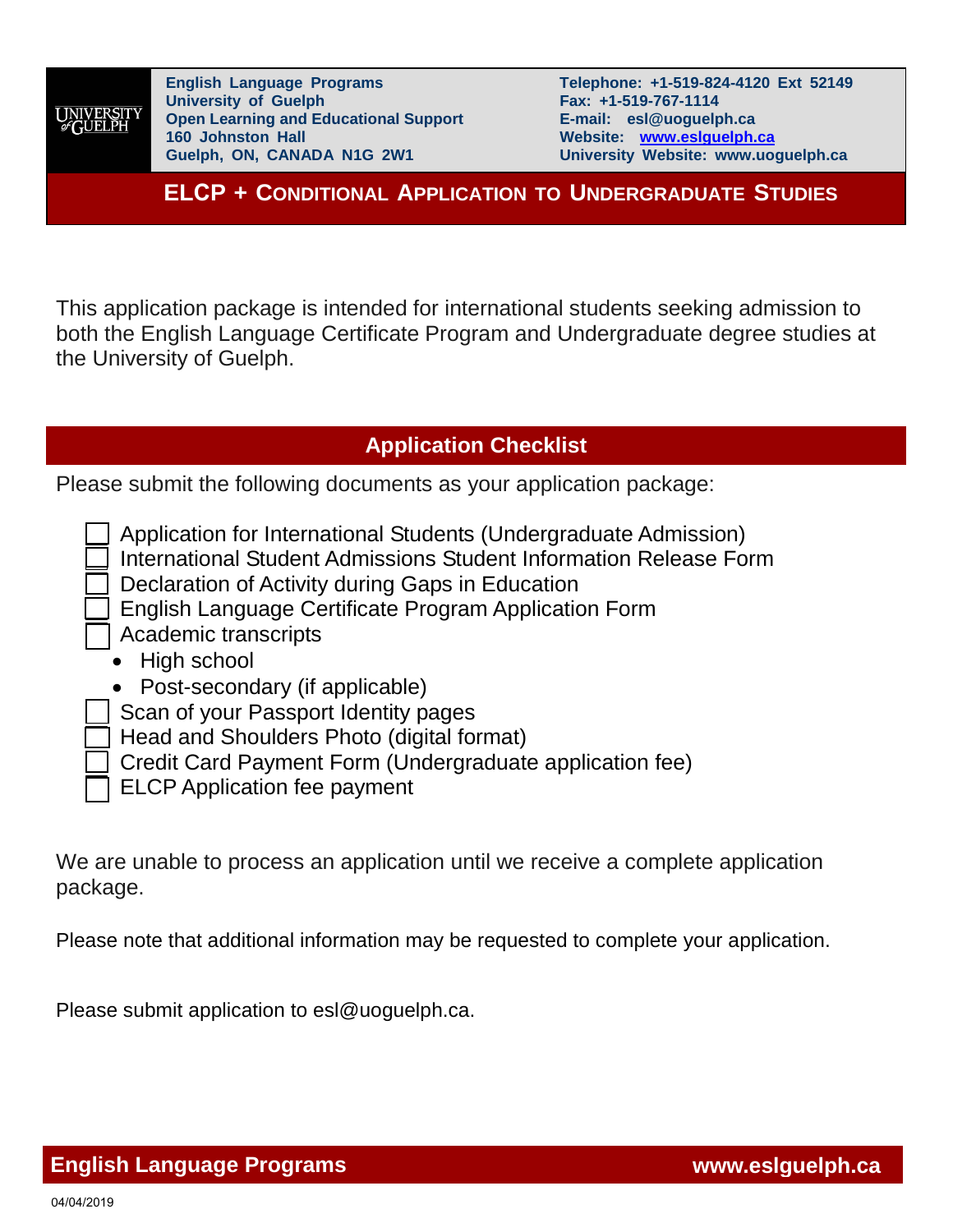# **INTERNATIONAL STUDENT ADMISSIONS STUDENT INFORMATION RELEASE FORM**

| <b>PLEASE PRINT CLEARLY</b> |               |
|-----------------------------|---------------|
| $Student$ $Male$            | <b>Lamale</b> |

| $-$<br><br>-------             |                                                       |
|--------------------------------|-------------------------------------------------------|
| <b>First Name</b>              | Last Name                                             |
| Address                        | City                                                  |
| Country                        | Postal Code                                           |
| Telephone                      | Email                                                 |
| Date of Birth (Month/Day/Year) | University of Guelph Student ID Number (if available) |

Person to whom release of information is authorized:

| My Agent<br>$\sf M$ ale<br>Female     | <b>Other</b><br>Female<br>Male        |
|---------------------------------------|---------------------------------------|
| <b>Agent First Name</b><br>Last Name  | <b>First Name</b><br>Last Name        |
| <b>Company Name</b>                   | Address                               |
| Address                               | City<br><b>Postal Code</b><br>Country |
| City<br><b>Postal Code</b><br>Country | Telephone                             |
| Telephone                             | <b>Email Address</b>                  |
| <b>Email Address</b>                  | Relationship to student               |

I hereby authorize the individual(s) identified on this document to act on my behalf in all matters concerning my application for admission to the University of Guelph. University of Guelph is subject to the provisions contained within the Province of Ontario's Freedom of Information and Protection of Privacy Act. As such, University of Guelph has the obligation to inform you about the collection and use of your personal information. By completing this Student Information Release Form, you are authorizing University of Guelph to release your personal information to the person(s) you have authorized to act on your behalf concerning your application for admission to University of Guelph, including, if necessary, all international admission matters. Your signature on this form confirms your acknowledgement and understanding of notification. University of Guelph assumes no responsibility or liability for the use of your personal information by those you have authorized. For further information email: [esl@uoguelph.ca.](mailto:esl@uoguelph.ca)

 $\overline{\phantom{a}}$  , and the contract of the contract of the contract of the contract of the contract of the contract of the contract of the contract of the contract of the contract of the contract of the contract of the contrac

Student Signature **Date** 

\_\_\_\_\_\_\_\_\_\_\_\_\_\_\_\_\_\_\_\_\_\_\_\_\_\_\_ City, Country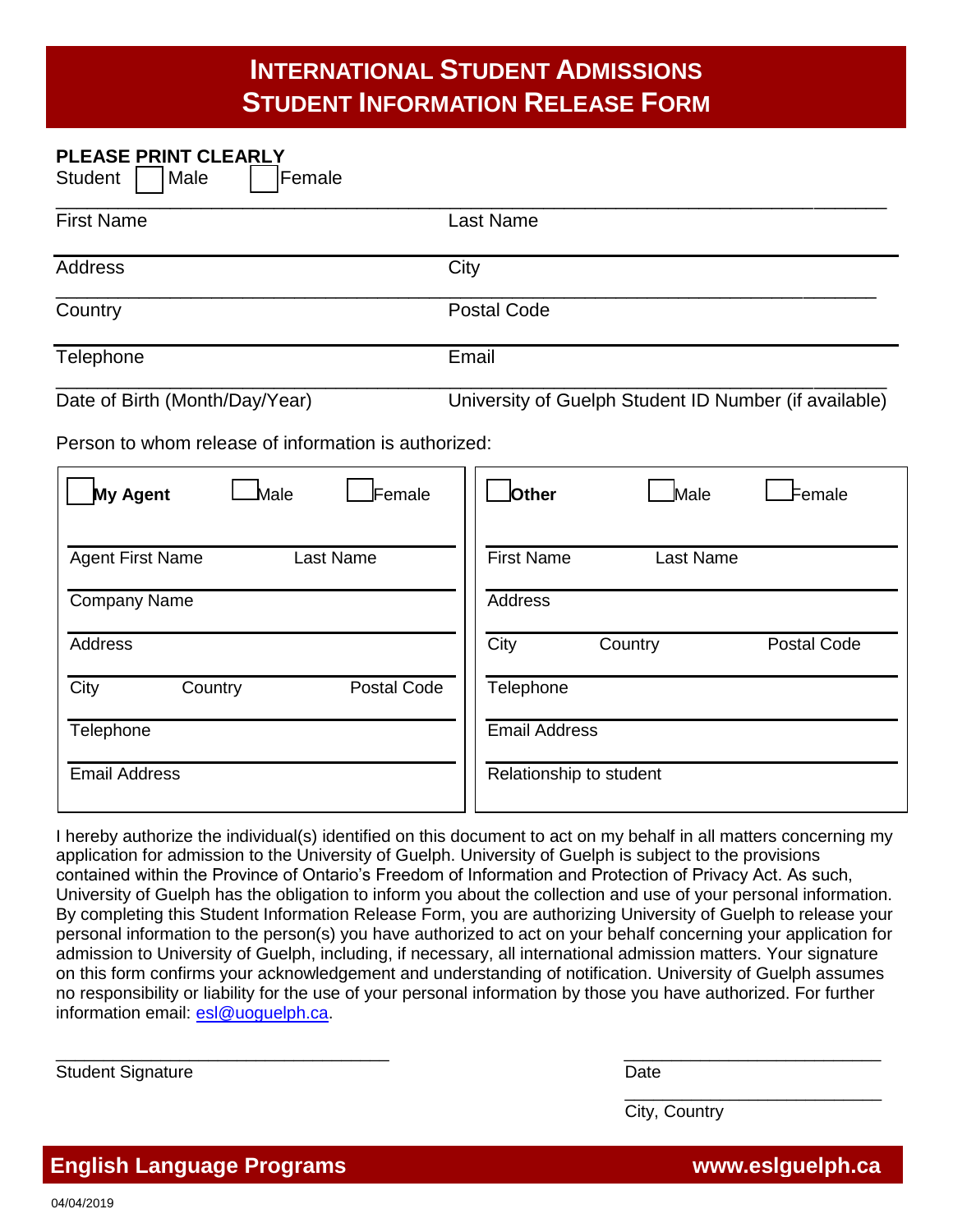# **DECLARATION OF ACTIVITY DURING GAPS IN EDUCATION**

Name:

Date of completion of Secondary School: \_\_\_\_\_\_\_\_\_\_\_\_\_\_\_\_\_\_\_\_\_\_\_\_\_\_\_\_\_\_\_\_\_

Projected start date of English Study at University of Guelph: \_\_\_\_\_\_\_\_\_\_\_\_\_\_\_\_\_

Projected start date of Academic studies at University of Guelph: \_\_\_\_\_\_\_\_\_\_\_\_\_\_\_\_\_\_\_\_\_\_\_\_

If there is a gap between the completion of Secondary School and the start of English studies, please list your activities during this time and the corresponding dates. (e.g. work, travel, university, study, English classes, care for family.)

# **English Language Programs**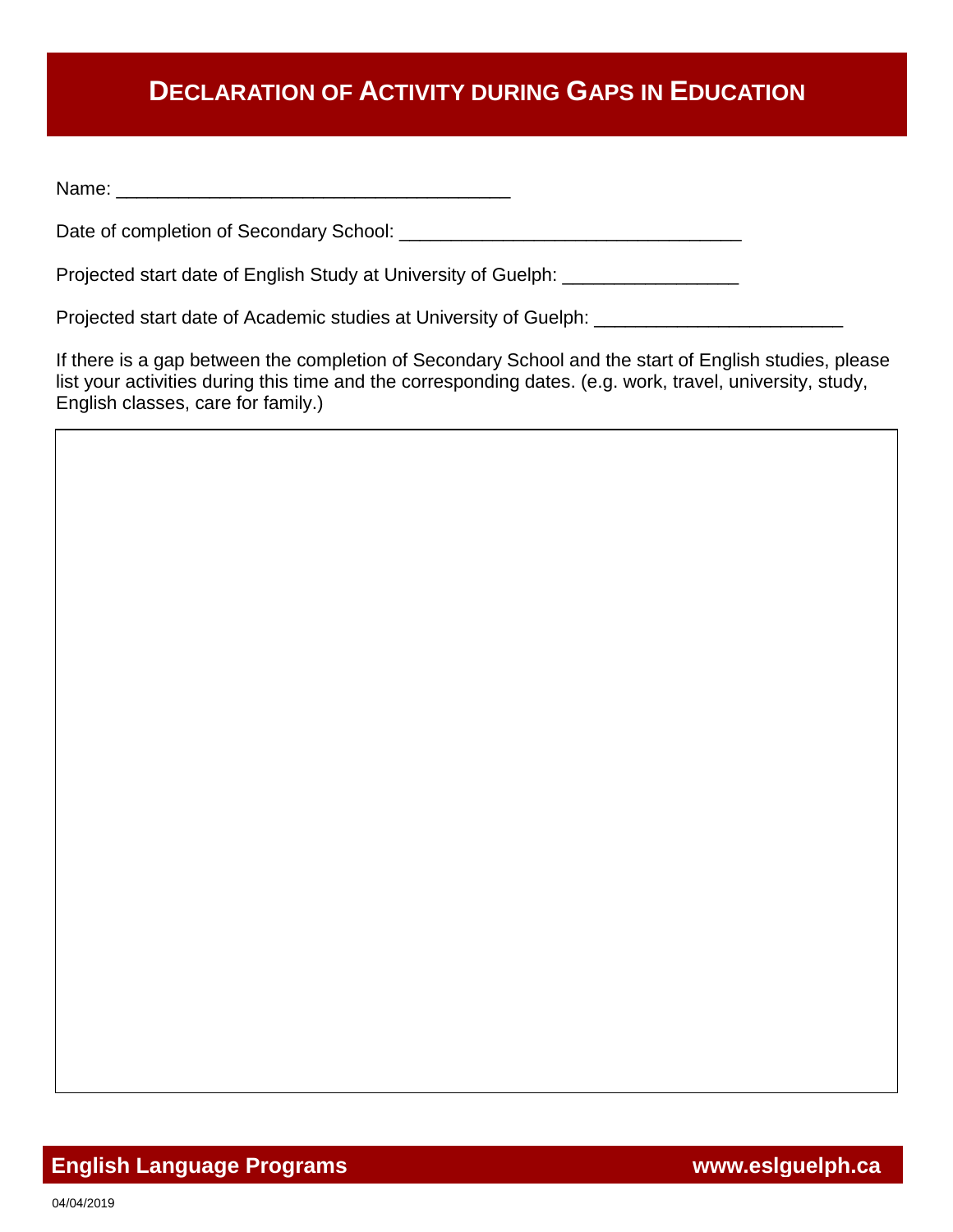# **ENGLISH LANGUAGE CERTIFICATE PROGRAM APPLICATION FORM**

## **Program Selection**

#### **English Language Certificate Program 2016 Start Dates (please select one)**

| <b>Session</b>  | <b>Class Dates</b> | <b>Application Deadline</b> |
|-----------------|--------------------|-----------------------------|
| <b>Winter A</b> | Jan 7 – Feb 22     | Nov 30, 2018                |
| Winter B        | March $4 -$ Apr 18 | Feb 8, 2019                 |
| Summer A        | May $6 -$ Jun 21   | Apr 12, 2019                |
| Summer B        | July $2 - Aug$ 15  | June 7, 2019                |
| Fall A          | Sept 5 - Oct 18    | Aug 9, 2019                 |
| Fall B          | Oct $28 - Dec 12$  | Oct 4, 2019                 |

#### **Status in Canada**

| Applying for a student visa                        |
|----------------------------------------------------|
| Have a student visa Expiry Date:                   |
| Tourist/working holiday Visa<br>Expiry Date:       |
| $\Box$ Canadian citizen or $\Box$ Landed immigrant |
| Other (Please specify):                            |

#### **Family Members**

I will enter Canada alone.

I will be traveling with family members Please Specify:

#### **Accommodation**

#### **Do you require accommodation services?**

No, I will find my own accommodation.

Yes, I would like information about the University of Guelph campus residence.

Yes, I would like to live in homestay with a Canadian family.

Please send me information about family housing.

Please send me information about accommodation options.

**For information about accommodation please email Homestay at [homestay@uoguelph.ca.](mailto:homestay@uoguelph.ca)**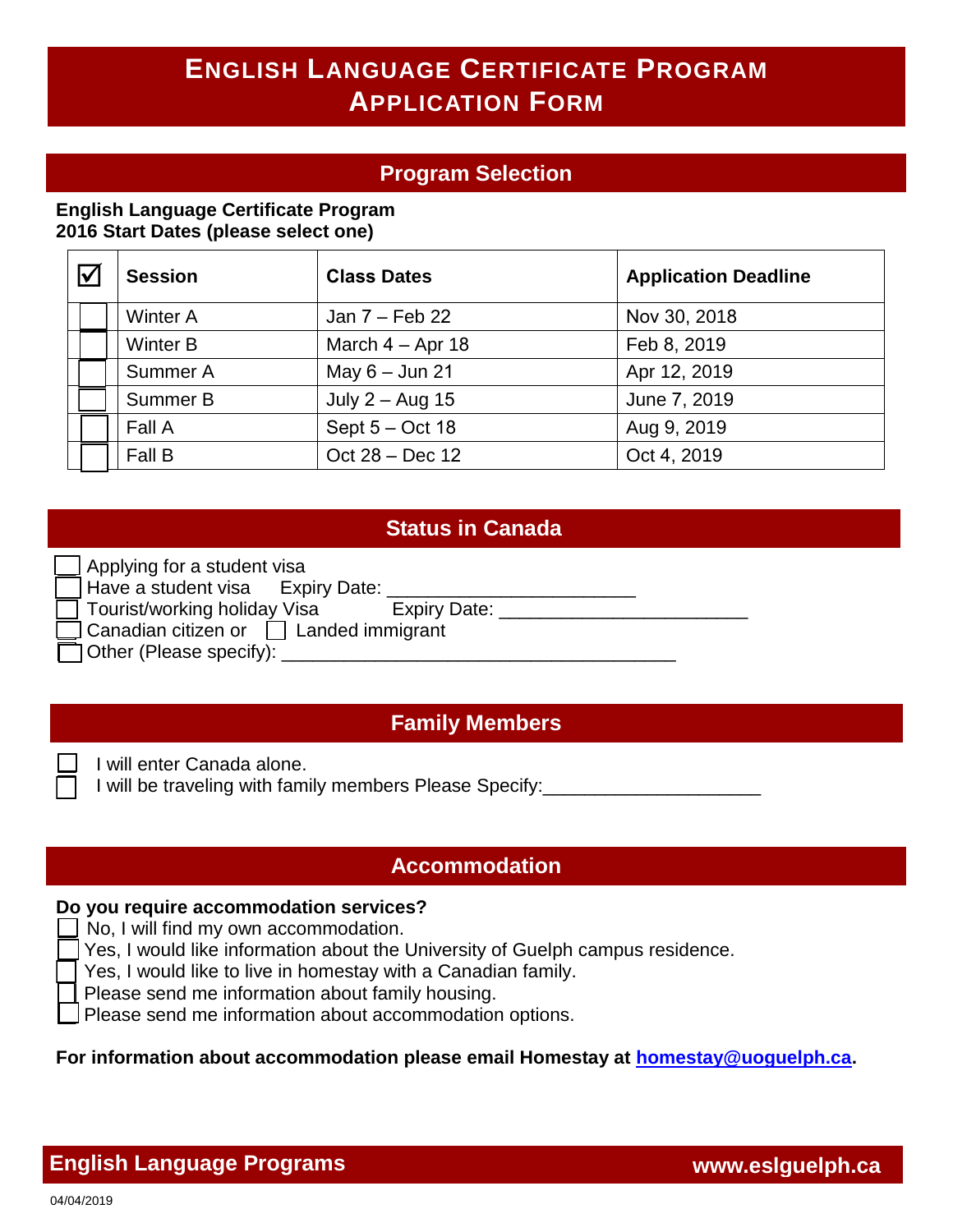# **English Language Proficiency**

#### **Please answer Question 1 OR Question 2**

#### **Question 1**

**If applicable, please indicate your current score on one of the following English proficiency tests:** 

TOEFL iBT \_\_\_\_\_\_\_\_\_\_\_\_\_\_\_ IELTS \_\_\_\_\_\_\_\_\_\_\_\_\_\_\_\_\_\_\_\_Other (Please Specify)\_\_\_\_\_\_\_\_\_\_\_\_\_\_\_\_\_\_\_\_\_\_\_\_

#### **Question 2**

**Association of Language Testers in Europe: Skill Level Summaries (Can-Do statements)** 

#### **Please rate yourself on the following table below. Select one "Can Do Statement" per column that describes your ability**

| <b>ALTE</b><br><b>Level</b>       | <b>Listening/Speaking</b><br>(select one)                                                                                                                                                       | $\blacktriangledown$ | <b>Reading</b><br>(select one)                                                                                                                                    | $\blacktriangledown$                                                      | <b>Writing</b><br>(select one)                                                                                                                                    | $\bm{\nabla}$ |
|-----------------------------------|-------------------------------------------------------------------------------------------------------------------------------------------------------------------------------------------------|----------------------|-------------------------------------------------------------------------------------------------------------------------------------------------------------------|---------------------------------------------------------------------------|-------------------------------------------------------------------------------------------------------------------------------------------------------------------|---------------|
| <b>ALTE Level</b><br>$\bf{0}$     | CAN understand basic<br>instructions or take part in<br>a basic factual<br>conversation on a<br>predictable topic.                                                                              |                      | CAN understand basic notices,<br>instructions or information.                                                                                                     |                                                                           | CAN complete basic forms, and<br>write notes including times,<br>dates and places.                                                                                |               |
| <b>ALTE Level</b>                 | CAN express simple<br>opinions or requirements<br>in a familiar context.                                                                                                                        |                      | CAN understand<br>straightforward information<br>within a known area, such as<br>on products and signs and<br>simple textbooks or reports on<br>familiar matters. |                                                                           | CAN complete forms and write<br>short simple letters or postcards<br>related to personal information.                                                             |               |
| <b>ALTE Level</b><br>$\mathbf{2}$ | CAN express opinions on<br>abstract/cultural matters in<br>a limited way or offer<br>advice within a known<br>area, and understand<br>instructions or public<br>announcements.                  |                      | CAN understand routine<br>information and articles, and<br>the general meaning of<br>non-routine information within<br>a familiar area.                           | CAN write letters or make notes<br>on familiar or predictable<br>matters. |                                                                                                                                                                   |               |
| <b>ALTE Level</b><br>3            | CAN follow or give a talk<br>on a familiar topic or keep<br>up a conversation on a<br>fairly wide range of topics.                                                                              |                      | CAN scan texts for relevant<br>information, and understand<br>detailed instructions or advice.                                                                    |                                                                           | CAN make notes while<br>someone is talking or write a<br>letter including non-standard<br>requests.                                                               |               |
| <b>ALTE Level</b>                 | CAN contribute effectively<br>to meetings and seminars<br>within own area of work or<br>keep up a casual<br>conversation with a good<br>degree of fluency, coping<br>with abstract expressions. |                      | CAN read quickly enough to<br>cope with an academic course,<br>to read the media for<br>information or to understand<br>non-standard<br>correspondence.           |                                                                           | CAN prepare/draft professional<br>correspondence, take<br>reasonably accurate notes in<br>meetings or write an essay<br>which shows an ability to<br>communicate. |               |
| <b>ALTE Level</b><br>5            | CAN advise on or talk<br>about complex or<br>sensitive issues,<br>understanding colloquial<br>references and dealing<br>confidently with hostile<br>questions.                                  |                      | CAN understand documents,<br>correspondence and reports,<br>including the finer points of<br>complex texts.                                                       |                                                                           | CAN write letters on any<br>subject and full notes of<br>meetings or seminars with good<br>expression and accuracy.                                               |               |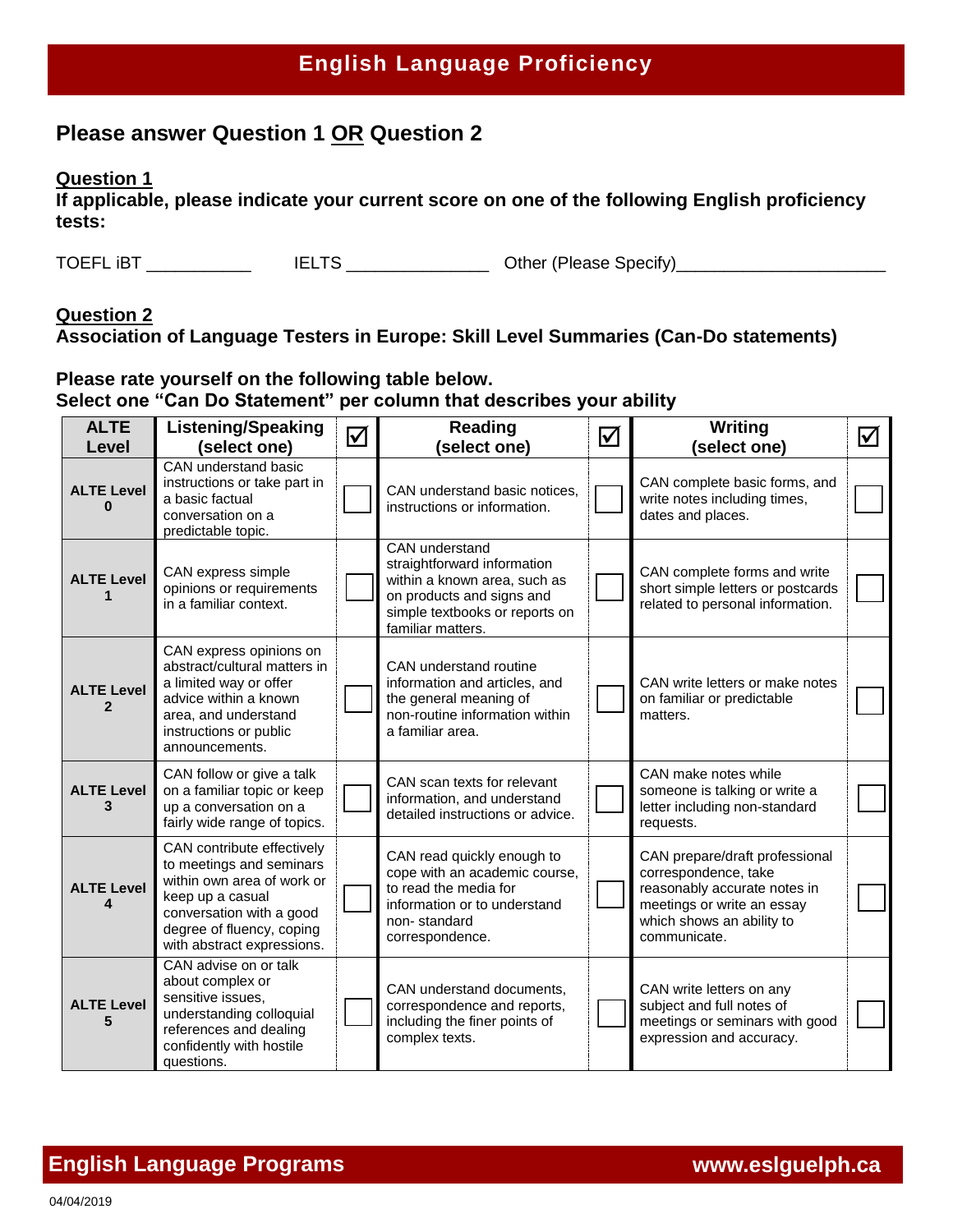# UNIVERSITY<br> **GUELPH**

# **Application for International Students Undergraduate Admission**

**Q** Winter  $\Box$  Spring

**T**Fall

| $\Box$ MR. $\Box$ MRS. $\Box$ MISS $\Box$ MS.                          |                                                                                                                                                                                                                                                                                                                                                                                                                                                                                                                                                                                                                                                                                                                                                                                                                                                                                                                                                                                                                                                                                         |                |                                     |                                                                              |                |                                          |                                                           |                         |                                                           |                                    |
|------------------------------------------------------------------------|-----------------------------------------------------------------------------------------------------------------------------------------------------------------------------------------------------------------------------------------------------------------------------------------------------------------------------------------------------------------------------------------------------------------------------------------------------------------------------------------------------------------------------------------------------------------------------------------------------------------------------------------------------------------------------------------------------------------------------------------------------------------------------------------------------------------------------------------------------------------------------------------------------------------------------------------------------------------------------------------------------------------------------------------------------------------------------------------|----------------|-------------------------------------|------------------------------------------------------------------------------|----------------|------------------------------------------|-----------------------------------------------------------|-------------------------|-----------------------------------------------------------|------------------------------------|
| $\Box$ other<br><b>SPECIFY</b>                                         |                                                                                                                                                                                                                                                                                                                                                                                                                                                                                                                                                                                                                                                                                                                                                                                                                                                                                                                                                                                                                                                                                         |                | LEGAL LAST NAME/FAMILY NAME/SURNAME |                                                                              |                |                                          | ALL LEGAL GIVEN OR FIRST NAMES                            |                         |                                                           |                                    |
| $\Box$ MALE $\Box$ FEMALE                                              |                                                                                                                                                                                                                                                                                                                                                                                                                                                                                                                                                                                                                                                                                                                                                                                                                                                                                                                                                                                                                                                                                         |                | <b>MTH</b><br>DAY<br>YR             | $\Box$ single<br>$\Box$ MARRIED.<br><b>SEPARATÉD</b><br>DIVORCED,<br>WIDOWED |                |                                          |                                                           |                         |                                                           |                                    |
|                                                                        | <b>GENDER</b>                                                                                                                                                                                                                                                                                                                                                                                                                                                                                                                                                                                                                                                                                                                                                                                                                                                                                                                                                                                                                                                                           |                | DATE OF BIRTH                       | <b>MARITAL STATUS</b>                                                        |                | FAX NUMBER (COUNTRY, CITY CODES & FAX #) |                                                           |                         |                                                           |                                    |
| APT. NUMBER<br><b>NUMBER &amp; STREET</b>                              |                                                                                                                                                                                                                                                                                                                                                                                                                                                                                                                                                                                                                                                                                                                                                                                                                                                                                                                                                                                                                                                                                         |                |                                     |                                                                              |                |                                          | <b>TELEPHONE NUMBER</b><br>(COUNTRY, CITY CODES & TEL. #) |                         |                                                           |                                    |
| <b>MAILING</b><br><b>ADDRESS</b>                                       | <b>CITY</b>                                                                                                                                                                                                                                                                                                                                                                                                                                                                                                                                                                                                                                                                                                                                                                                                                                                                                                                                                                                                                                                                             |                |                                     | PROVINCE OR STATE                                                            | <b>COUNTRY</b> |                                          |                                                           |                         | POSTAL OR MAILING CODE                                    |                                    |
|                                                                        |                                                                                                                                                                                                                                                                                                                                                                                                                                                                                                                                                                                                                                                                                                                                                                                                                                                                                                                                                                                                                                                                                         |                |                                     |                                                                              |                |                                          |                                                           |                         |                                                           |                                    |
| <b>HOME</b>                                                            | <b>APT. NUMBER</b>                                                                                                                                                                                                                                                                                                                                                                                                                                                                                                                                                                                                                                                                                                                                                                                                                                                                                                                                                                                                                                                                      |                | <b>NUMBER &amp; STREET</b>          |                                                                              |                |                                          |                                                           |                         | <b>TELEPHONE NUMBER</b><br>(COUNTRY, CITY CODES & TEL. #) |                                    |
| <b>ADDRESS</b>                                                         |                                                                                                                                                                                                                                                                                                                                                                                                                                                                                                                                                                                                                                                                                                                                                                                                                                                                                                                                                                                                                                                                                         |                |                                     |                                                                              |                |                                          |                                                           |                         |                                                           |                                    |
| $\Box$ CHECK IF<br>SAME AS ABOVE                                       | <b>CITY</b>                                                                                                                                                                                                                                                                                                                                                                                                                                                                                                                                                                                                                                                                                                                                                                                                                                                                                                                                                                                                                                                                             |                |                                     | PROVINCE OR STATE                                                            | <b>COUNTRY</b> |                                          |                                                           |                         | POSTAL OR MAILING CODE                                    |                                    |
| E-mail                                                                 |                                                                                                                                                                                                                                                                                                                                                                                                                                                                                                                                                                                                                                                                                                                                                                                                                                                                                                                                                                                                                                                                                         |                |                                     |                                                                              |                |                                          |                                                           |                         | <b>BUSINESS NUMBER</b><br>(COUNTRY, CITY CODES & TEL. #)  |                                    |
|                                                                        |                                                                                                                                                                                                                                                                                                                                                                                                                                                                                                                                                                                                                                                                                                                                                                                                                                                                                                                                                                                                                                                                                         |                |                                     |                                                                              |                |                                          |                                                           |                         |                                                           |                                    |
| □ STUDENT VISA/STUDY PERMIT<br>CANADIAN CITIZEN AND PERMANENT RESIDENT |                                                                                                                                                                                                                                                                                                                                                                                                                                                                                                                                                                                                                                                                                                                                                                                                                                                                                                                                                                                                                                                                                         |                |                                     |                                                                              |                |                                          |                                                           |                         | $\square$ ENGLISH                                         | $\Box$ OTHER                       |
| $\Box$ OTHER (SPECIFY)                                                 |                                                                                                                                                                                                                                                                                                                                                                                                                                                                                                                                                                                                                                                                                                                                                                                                                                                                                                                                                                                                                                                                                         |                |                                     |                                                                              |                |                                          |                                                           |                         | (SPECIFY)                                                 |                                    |
|                                                                        |                                                                                                                                                                                                                                                                                                                                                                                                                                                                                                                                                                                                                                                                                                                                                                                                                                                                                                                                                                                                                                                                                         |                | <b>STATUS IN CANADA</b>             |                                                                              |                | <b>COUNTRY OF CITIZENSHIP</b>            |                                                           |                         | <b>FIRST LANGUAGE</b>                                     |                                    |
|                                                                        |                                                                                                                                                                                                                                                                                                                                                                                                                                                                                                                                                                                                                                                                                                                                                                                                                                                                                                                                                                                                                                                                                         |                |                                     | <b>Program Selections</b>                                                    |                |                                          |                                                           |                         |                                                           |                                    |
| DEGREE PROGRAM<br>1                                                    |                                                                                                                                                                                                                                                                                                                                                                                                                                                                                                                                                                                                                                                                                                                                                                                                                                                                                                                                                                                                                                                                                         |                |                                     |                                                                              | <b>MAJOR</b>   |                                          |                                                           |                         |                                                           |                                    |
| <b>DEGREE PROGRAM</b>                                                  |                                                                                                                                                                                                                                                                                                                                                                                                                                                                                                                                                                                                                                                                                                                                                                                                                                                                                                                                                                                                                                                                                         |                |                                     |                                                                              | <b>MAJOR</b>   |                                          |                                                           |                         |                                                           |                                    |
| $\mathbf{2}$                                                           |                                                                                                                                                                                                                                                                                                                                                                                                                                                                                                                                                                                                                                                                                                                                                                                                                                                                                                                                                                                                                                                                                         |                |                                     |                                                                              |                |                                          |                                                           |                         |                                                           |                                    |
|                                                                        |                                                                                                                                                                                                                                                                                                                                                                                                                                                                                                                                                                                                                                                                                                                                                                                                                                                                                                                                                                                                                                                                                         |                |                                     | SECONDARY SCHOOLS ATTENDED TO DATE (OR EQUIVALENT INSTITUTION)               |                |                                          |                                                           | <b>GRADE/YEAR LEVEL</b> |                                                           | DIPLOMA AWARDED<br>(PRINT IN FULL) |
| FROM:                                                                  | <b>YR</b>                                                                                                                                                                                                                                                                                                                                                                                                                                                                                                                                                                                                                                                                                                                                                                                                                                                                                                                                                                                                                                                                               | M <sub>0</sub> | <b>SCHOOL NAME</b>                  |                                                                              |                |                                          |                                                           |                         |                                                           |                                    |
| T0:                                                                    | <b>YR</b>                                                                                                                                                                                                                                                                                                                                                                                                                                                                                                                                                                                                                                                                                                                                                                                                                                                                                                                                                                                                                                                                               | M0             | <b>SCHOOL ADDRESS</b>               |                                                                              |                |                                          |                                                           |                         |                                                           |                                    |
| FROM:                                                                  | YR                                                                                                                                                                                                                                                                                                                                                                                                                                                                                                                                                                                                                                                                                                                                                                                                                                                                                                                                                                                                                                                                                      | МO             | <b>SCHOOL NAME</b>                  |                                                                              |                |                                          |                                                           |                         |                                                           |                                    |
| TO:                                                                    | YR                                                                                                                                                                                                                                                                                                                                                                                                                                                                                                                                                                                                                                                                                                                                                                                                                                                                                                                                                                                                                                                                                      | M0             | <b>SCHOOL ADDRESS</b>               |                                                                              |                |                                          |                                                           |                         |                                                           |                                    |
|                                                                        |                                                                                                                                                                                                                                                                                                                                                                                                                                                                                                                                                                                                                                                                                                                                                                                                                                                                                                                                                                                                                                                                                         |                |                                     | ALL POST-SECONDARY INSTITUTIONS ATTENDED OR BEING ATTENDED                   |                |                                          | <b>YEAR</b><br><b>LEVEL</b>                               | PROGRAM                 |                                                           | DIPLOMA/<br><b>DEGREE</b>          |
| FROM:                                                                  | YR                                                                                                                                                                                                                                                                                                                                                                                                                                                                                                                                                                                                                                                                                                                                                                                                                                                                                                                                                                                                                                                                                      | M0             | NAME OF INSTITUTION                 |                                                                              |                |                                          |                                                           |                         |                                                           |                                    |
| TO:                                                                    | YR                                                                                                                                                                                                                                                                                                                                                                                                                                                                                                                                                                                                                                                                                                                                                                                                                                                                                                                                                                                                                                                                                      | МO             | ADDRESS OF INSTITUTION              |                                                                              |                |                                          |                                                           |                         |                                                           |                                    |
| FROM:                                                                  | <b>YR</b>                                                                                                                                                                                                                                                                                                                                                                                                                                                                                                                                                                                                                                                                                                                                                                                                                                                                                                                                                                                                                                                                               | M0             | NAME OF INSTITUTION                 |                                                                              |                |                                          |                                                           |                         |                                                           |                                    |
| T0:                                                                    | <b>YR</b>                                                                                                                                                                                                                                                                                                                                                                                                                                                                                                                                                                                                                                                                                                                                                                                                                                                                                                                                                                                                                                                                               | M <sub>0</sub> | ADDRESS OF INSTITUTION              |                                                                              |                |                                          |                                                           |                         |                                                           |                                    |
| FROM:                                                                  | YR                                                                                                                                                                                                                                                                                                                                                                                                                                                                                                                                                                                                                                                                                                                                                                                                                                                                                                                                                                                                                                                                                      | МO             | NAME OF INSTITUTION                 |                                                                              |                |                                          |                                                           |                         |                                                           |                                    |
| T0:                                                                    | YR                                                                                                                                                                                                                                                                                                                                                                                                                                                                                                                                                                                                                                                                                                                                                                                                                                                                                                                                                                                                                                                                                      | M0             | ADDRESS OF INSTITUTION              |                                                                              |                |                                          |                                                           |                         |                                                           |                                    |
|                                                                        | IF YOU HAVE NOT BEEN ENROLLED IN SCHOOL FULL-TIME PLEASE INDICATE WHY BY DESCRIBING YOUR ACTIVITIES AND THEIR CORRESPONDING DATES ON A SEPARATE<br><b>SHEET OF PAPER.</b><br>I HEREBY CERTIFY THAT ALL STATEMENTS ARE CORRECT AND COMPLETE. I UNDERSTAND THAT I MAY HAVE TO PROVIDE DOCUMENTATION AT SOME FUTURE DATE TO SUSTANTIATE MY CLAIM<br>AND THAT ANY MISREPRESENTATION OF THIS DATA MAY RESULT IN CANCELLATION OF MY ADMISSION OR REGISTRATION STATUS. I UNDERSTAND THAT IN THE CASE OF SSUPECTED MISREPRE-<br>SENTATION OF APPLICATION INFORMATION, OTHER ACADEMIC INSTITUTIONS MAY BE CONTACTED.<br>I AUTHORIZE THE UNIVERSITY TO VERIFY ANY INFORMATION PROVIDED AS APART OF THIS APPLICATION AND UNDERSTAND THT AN ADMISSION GRANTED ON THE BASIS OF THIS APPLICATION OR<br>SUPPORTING DOCUMENTS WILL BE REVOKED IF THE INFORMATION GIVEN IS UNTRUE IN ANY MATERIAL RESPECT. I ACCEPT THAT INFORMATION ON FALSIFIED DOCUMENTS IS SHARED BETWEEN<br>THE ASSOCIATION OF UNIVERSITIES AND COLLEGES OF CANADA AND OTHER UNIVERSITIES.<br><b>APPLICANT'S SIGNATURE</b><br>DATE. |                |                                     |                                                                              |                |                                          |                                                           |                         |                                                           |                                    |

The Application Service Fee Must Accompany this Application Form Applications will not be Processed without Application Service Fee Payment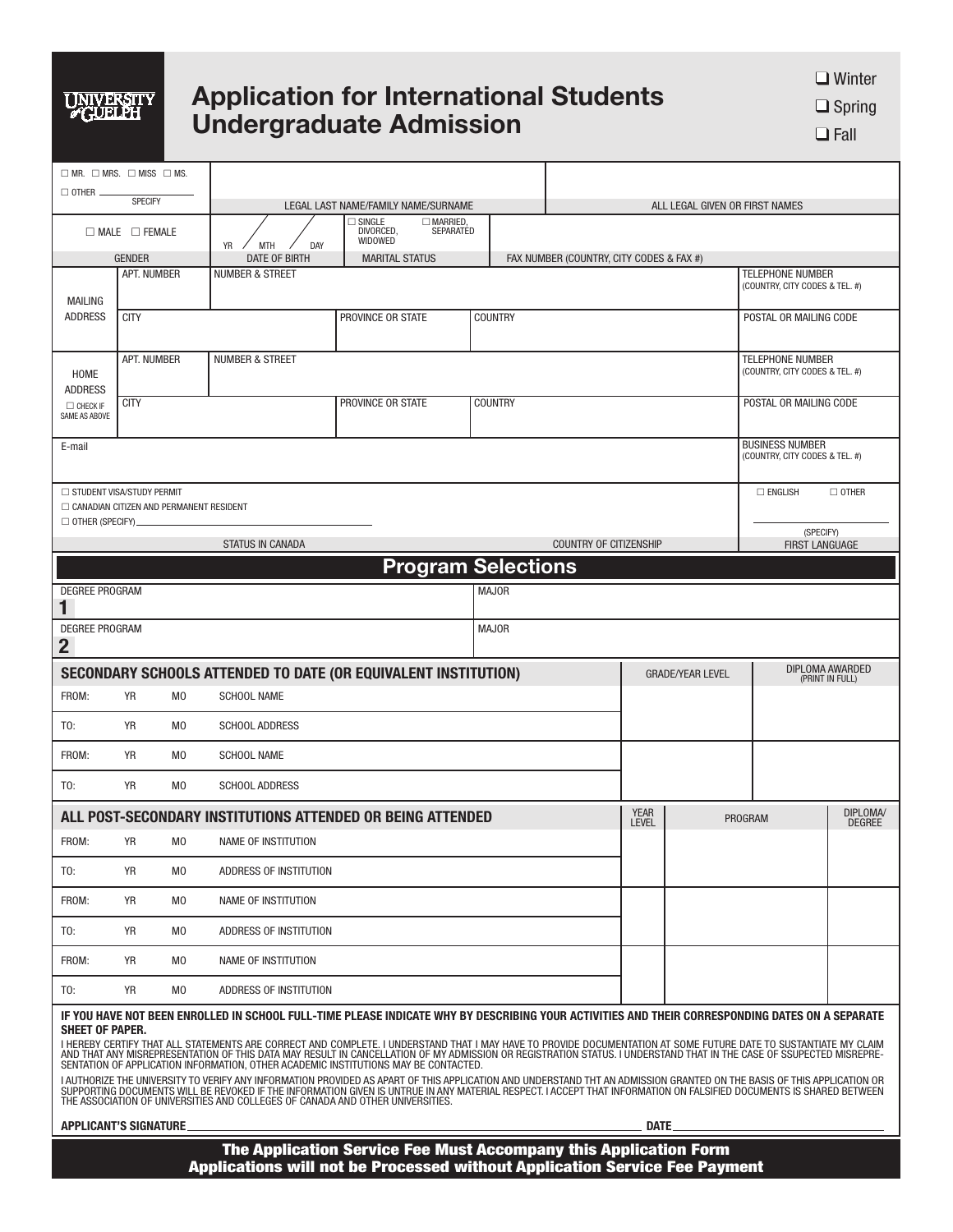### **How did you hear about this program?**

| <b>Education Agent</b>                    |
|-------------------------------------------|
| Canadian Embassy/Consulate                |
| $\Box$ Friend or Family                   |
| Student Name: Suelph Student Name:        |
| <b>__  Website Name:</b> j                |
| $\equiv$ Education Fair (please specify): |
| $\overline{1}$ Other (please specify):    |
|                                           |

#### **Government Sponsorship**

I currently have sponsorship from my government

I have applied for sponsorship from my government

I do not have sponsorship from my government

## **Applicant Signature**

By signing below I agree that I have read and understood the following statements:

- The ELCP is an intensive academic program for university preparation.
- The ELCP has an English only policy in classrooms, labs and activities
- The ELCP has a strict attendance policy. Students who do not attend class will be required to withdraw without refund.
- The \$150 ELCP application fee is non-refundable.
- It is my responsibility to read the Student Information posted online at www.esiquelph.ca
- I have read and understood the current published refund policies at www.esiquelph.ca
- I confirm that the ALTE rating is based on my own personal assessment of my ability, and not that of my agent or other persons.
- I understand that I may be required to complete pre-arrival language testing without assistance of any kind.
- I understand that I will take an English language placement test when I arrive on campus at the University of Guelph.
- I understand that if my language level is lower than that required to participate in the program, the University of Guelph also reserves the right to refuse my registration without refund of tuition paid.

Signature of Applicant Date